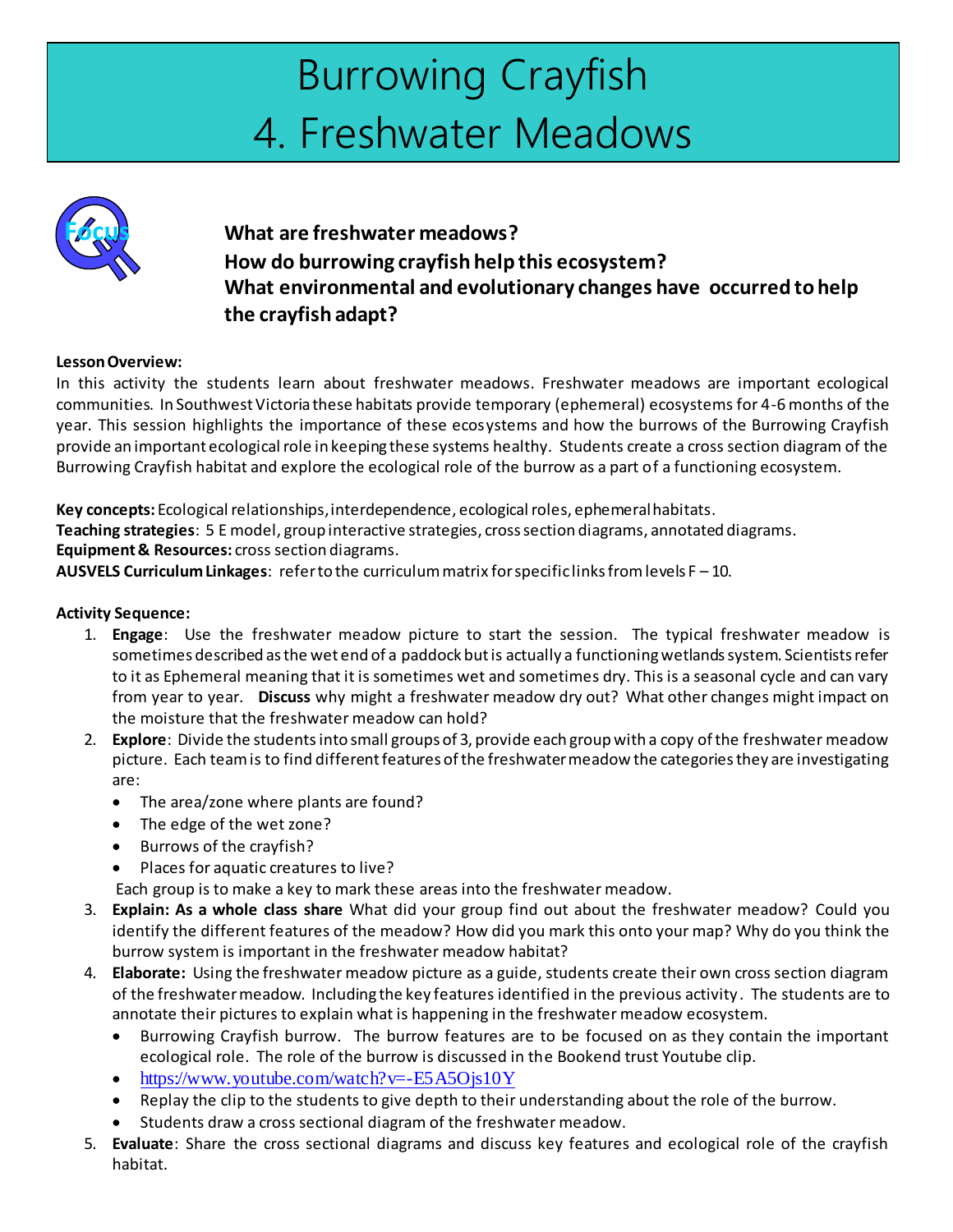**ICT Extension**: Explain Everything can be used as a digital tool to share student knowledge and integrated ICT skills.

#### **Teachers working example:**

#### **Freshwater meadows background information:**

The typical freshwater meadow is sometimes described as the wet end of a paddock but is actually a functioning wetlands system. Scientists refer to it as Ephemeral meaning that it is sometimes wet and sometimes dry. This is a seasonal cycle and can vary from year to year. This is the habitat of the Burrowing Crayfish.

Read the information sheet to familiarise yourself with the concept of freshwater meadows. The students are to complete one task in drawing the freshwater meadow with a cross section view to explore the interactions of the ecosystem.

#### **Cross sectional Diagram:**

The students are to draw a cross sectional diagram of a freshwater meadow adding in different components of the meadow and highlight the burrow structure of the burrowing crayfish. The template for the cross sectional diagram is contained in the unit.

#### **Annotated diagrams:**

The diagram will be annotated to show the students knowledge of the different parts of the ecosystem and provide a linkage with ecosystem processes. The process of annotation provides a way for students to explain their understanding of the ecosystems processes as they see them occurring.

**Extension**: Using the Educational App: Explain Everything after the students have completed their cross sectional diagram and the annotations have been discussed with the teacher.

#### **Information sources: Freshwater meadow information sheets:**

[http://www.ghcma.vic.gov.au/imageandfileuploads/Freshwater%20meadow.p](http://www.ghcma.vic.gov.au/imageandfileuploads/Freshwater%20meadow.pdf)df

#### **Ecological functioning of the freshwater meadow:**

Freshwater meadows act as biological havens for wildlife of all shapes and sizes, big and small. The amount of different living things in the freshwater meadow contributes to the biodiversity (number of different living things) of the area. Most species living in freshwater meadows have adapted to the seasonal variation that occurs in these habitats. They all have their different types of survival strategies, from laying eggs when the water begins to dry up so they eggs lay dormant in the soil until next rains (shield shrimp), flying away as most bird species do, or burrowing underground as the Burrowing Crayfish do. All of these adaptations provide an opportunity for biologically diverse communities to exist. In a non-permanent or ephemeral ecosystem.

One of the main creatures that remain in the freshwater meadow permanently through out these seasonal cycles is the Burrowing Crayfish. Underground the crayfish as carefully constructed burrow systems that are in-tune with the natural seasonal cycles and require continual maintenance. The burrowing crayfish need a moist environment to live as they have gills not lungs to breath. However the burrowing crayfish cannot live in a full aquatic ecosystem as the gills have adapted over evolutionary time to function optimally when moist not wet. The extraction of oxygen over the gills is optimal in moist environments. This biological feature requires the crayfish to live in a stable moist environment throughout the year. Overtime natural selection has played a part in a defining an ecological niche specifically filled by the Burrowing Crayfish . The burrowing crayfish has is adapted to a life underground.

The network of burrows allows the crayfish to excavate, aerate and move soil as the moisture levels in the burrow chambers change. If the ground water is rising the crayfish begin move to upper parts of the chambers. The burrowing crayfish begins to buildmud pellets pushing them up to the burrow entrance and forming a chimney to stop water from coming into their burrow chambers as rain increases over catchment areas. This process allows an ecological function improving soil health, recycling and decomposing plant matter adding essential nutrients to the plants of the freshwater meadow.